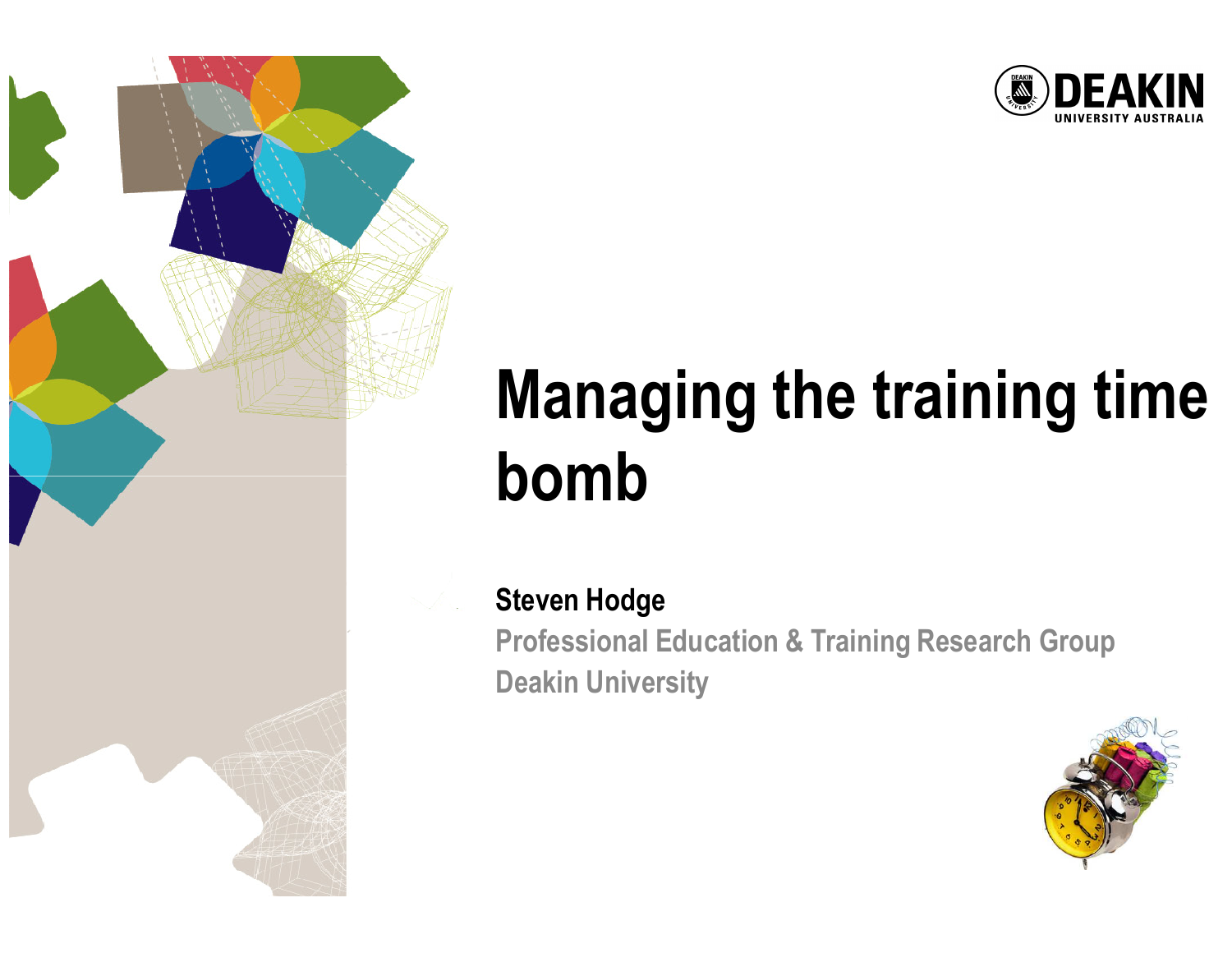





- 1. A disorienting dilemma
- 2. Self examination with feelings of guilt or shame
- 3. A critical assessment of assumptions
- 4. Recognition that one's discontent and the process of transformation are shared and that others have negotiated a similar change
- 5.Exploration of options for new roles, relationships, and actions
- 6. Planning a course of action
- 7. Acquisition of knowledge and skills for implementing one's plans
- 8. Provisional trying of new roles
- 9. Building of competence and self confidence in new roles and relationships; and
- 10. A reintegration into one's life on the basis of conditions one's new perspective (from Mezirow 1991)

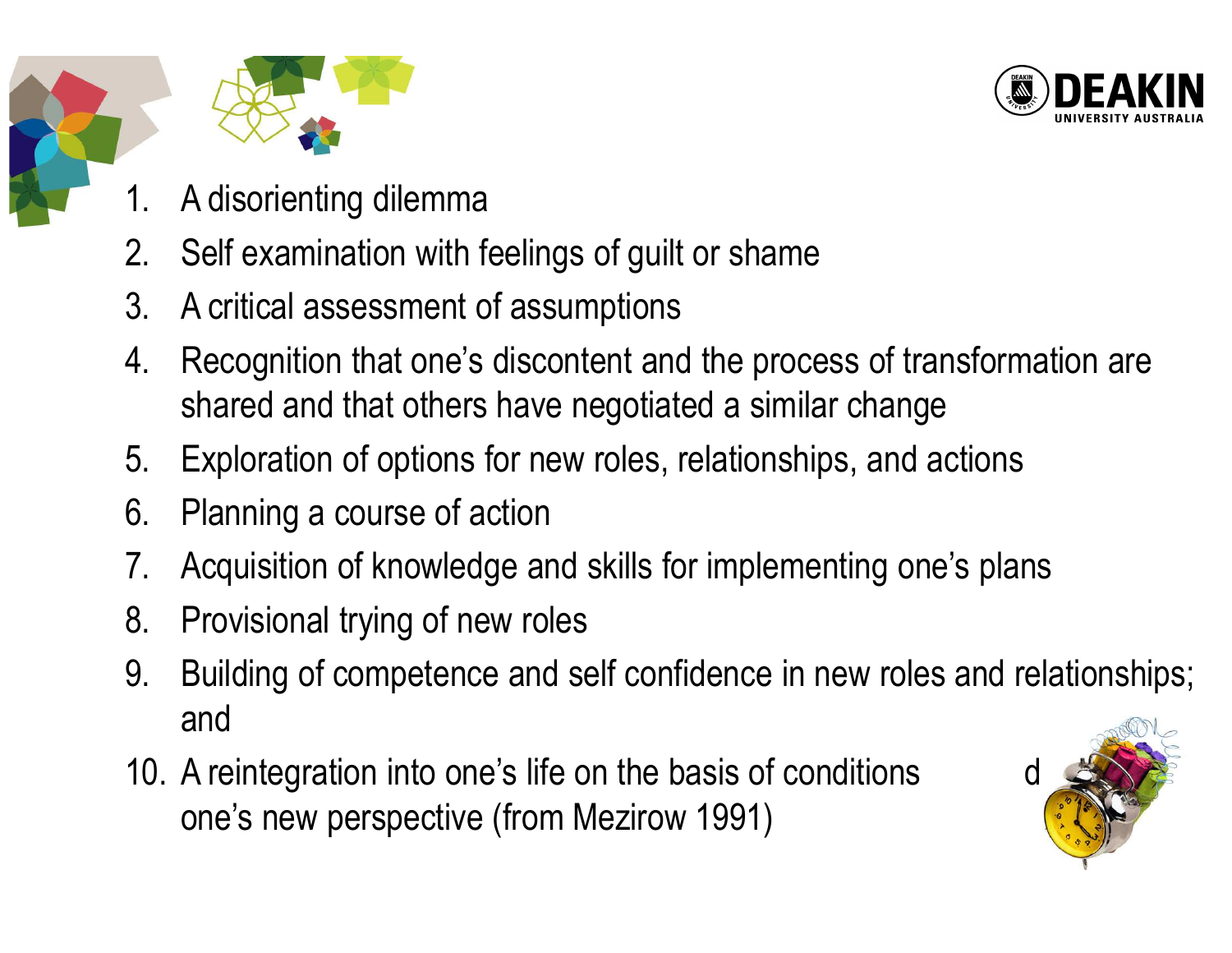

# Cases

- $\bullet$ Certificate IV in Youth Work
- $\bullet$ Diploma of Business (Frontline Management)
- $\bullet$ Certificate III in Automotive Mechanics (Motorcycle)

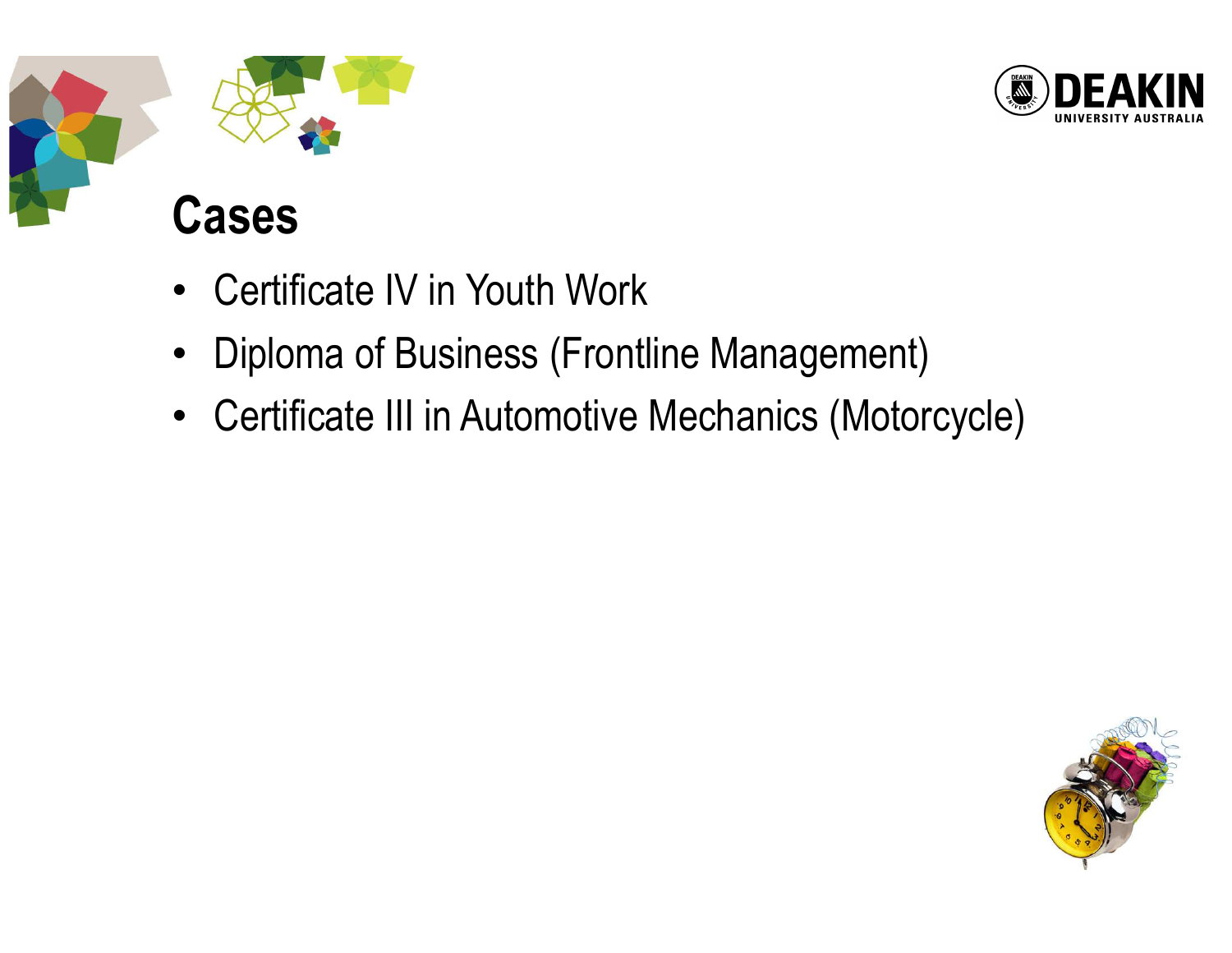



#### Case data collection

- 10 learners surveyed
- 8 consented to participate in follow up interviews
- $\bullet$ Interviews conducted 2 – 3 months after course completion
- 3 trainers interviewed

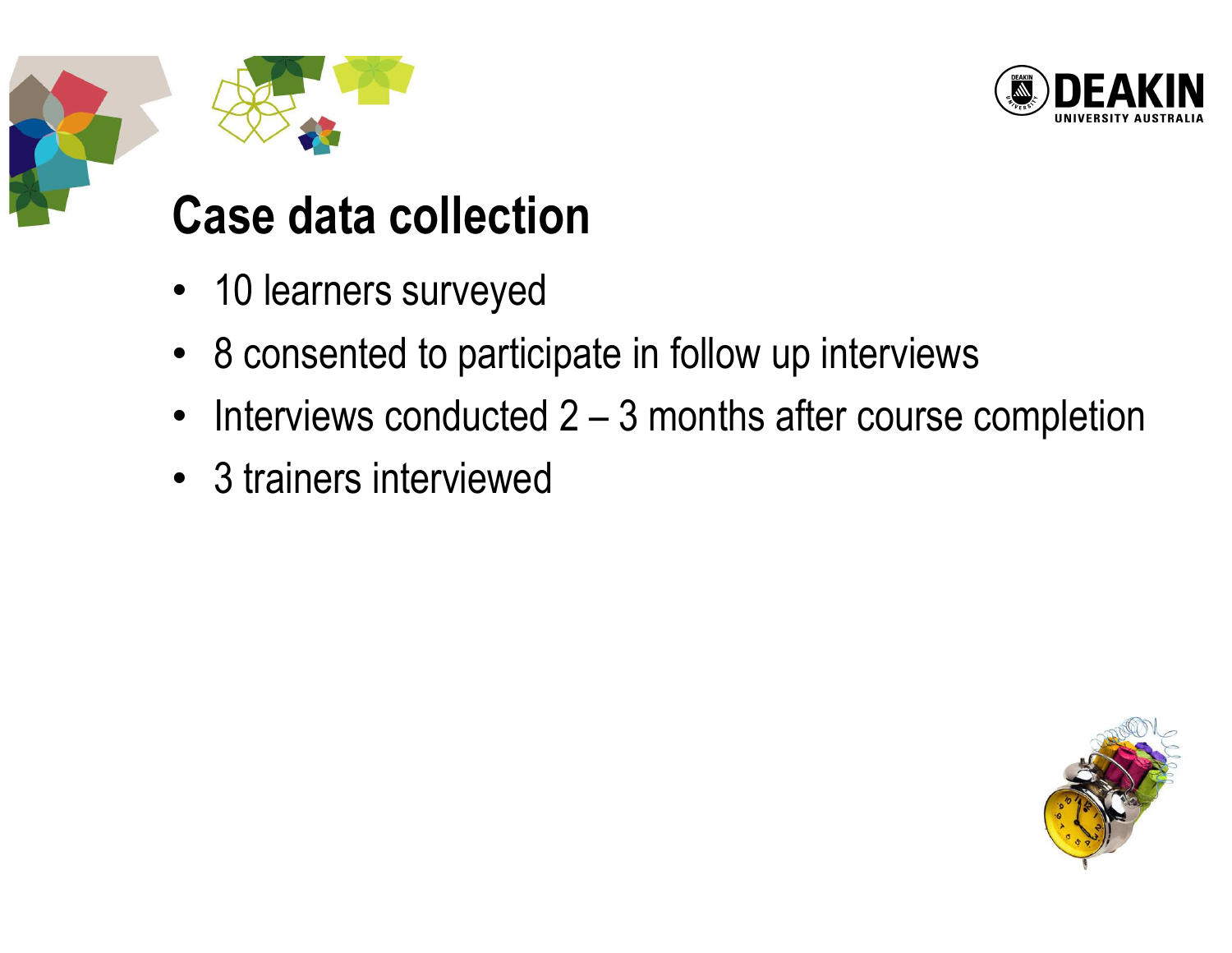

#### Results overview

- 6/10 surveys indicated transformative learning
- 5 of these 6 were among the interviewees
- 1 of these 5 felt that her current management style was challenged by the training
- 4 of these 5 felt that the training challenged management practices in their organisations
- 2 of these 4 had changed employers
- 2 of these 4 were planning to change employers

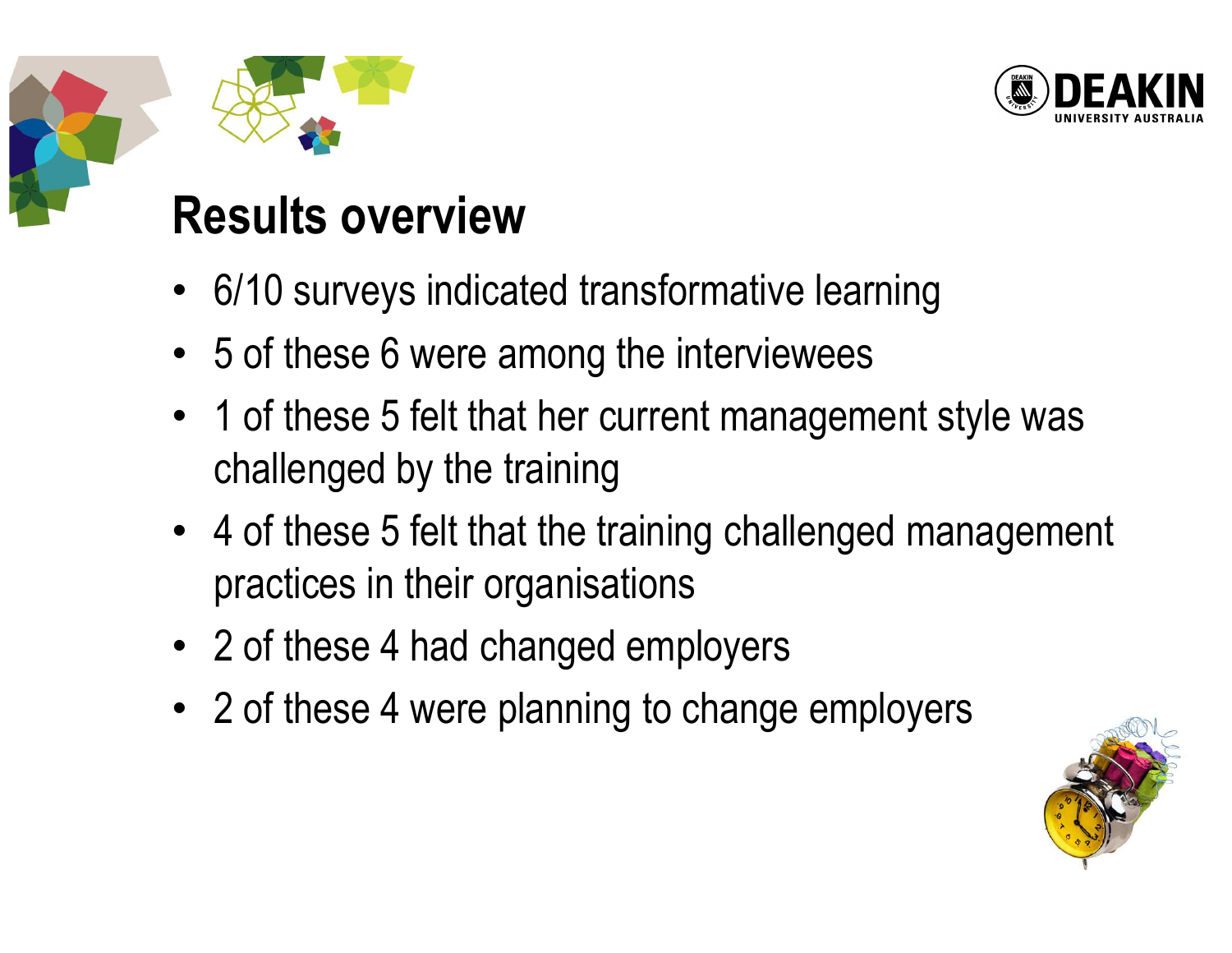

#### The message of the course?

#### "Good" managers

…have got empathy with human beings. They understand that the only way to get results is working with people rather than pushing them. There can be lots of 'effective' managers who get things done, but they push people and they ruin people in the process. So a good, effective manager would be one who gets things done but they do it through using good human relations intervention....Another value they might have is that they can't achieve things on their own. They are in fact dependent on workers. (Trainer A)

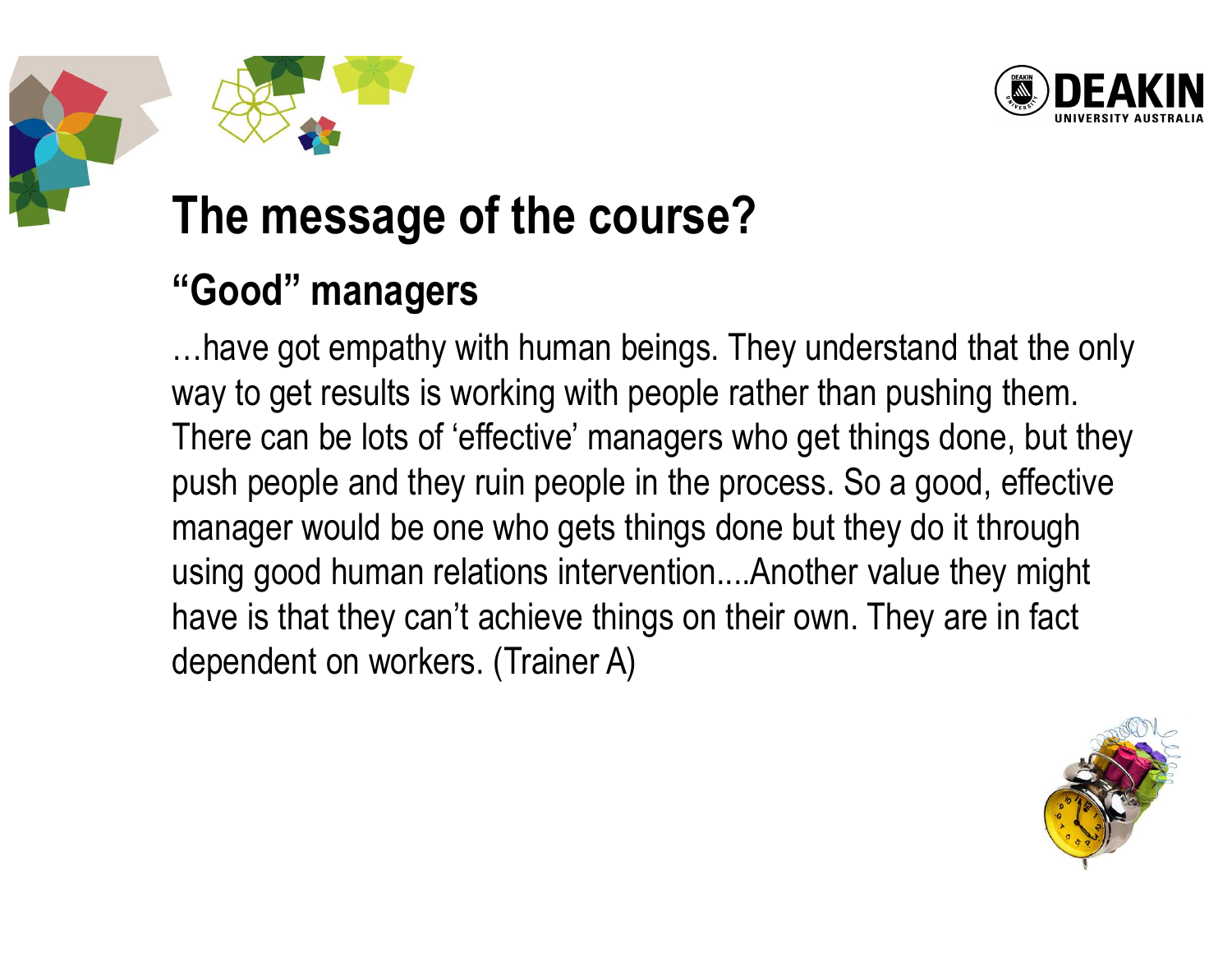



#### Participant X interview excerpt

…the way I see is: the better I can motivate staff and get them to sort of pull in the direction, the easier my job as a manager will be – and that is something that wasn't really clear to me. For instance, how important it is to delegate and to develop staff, and give them training opportunities, and all these things were not clear to me and they are clearer now.

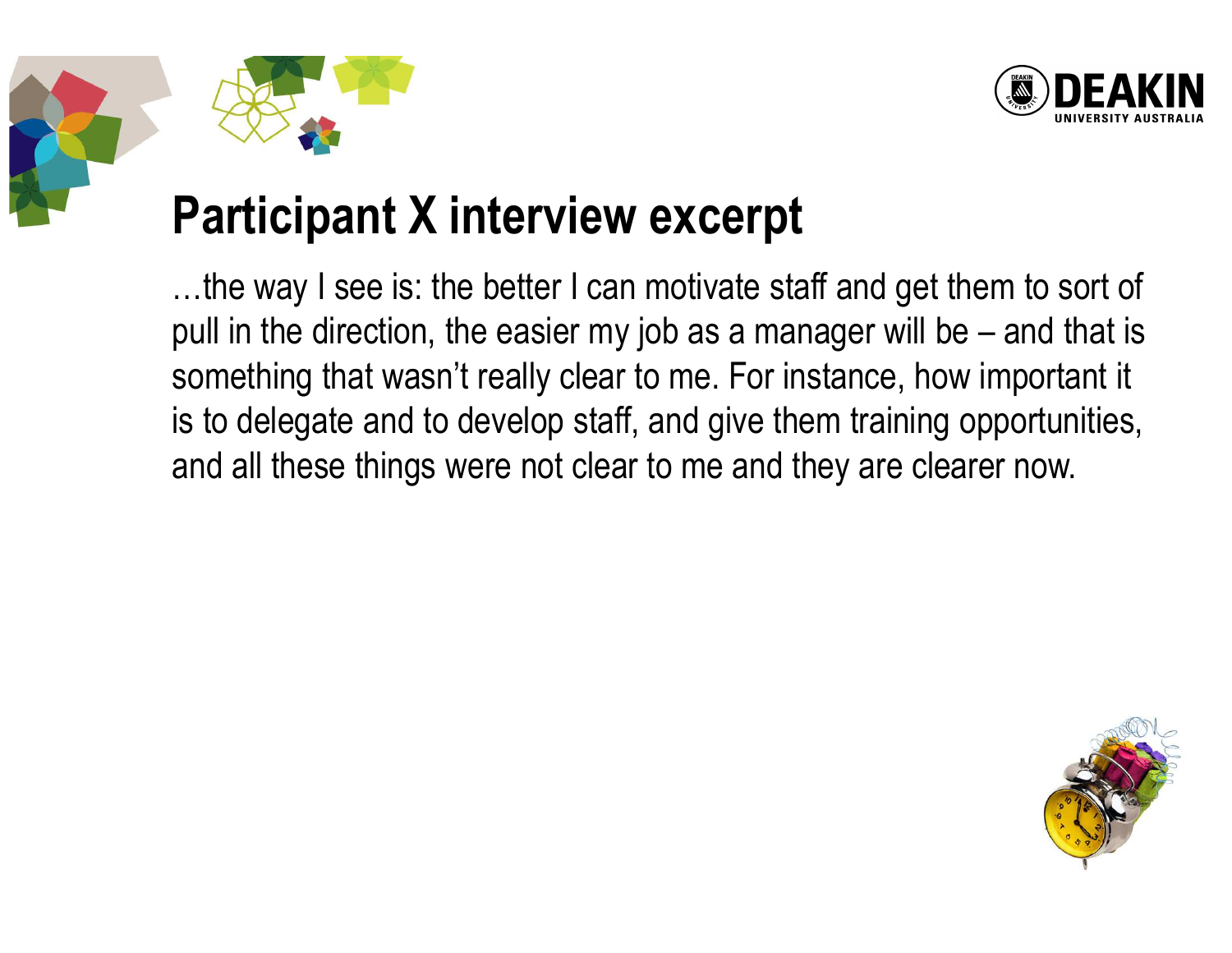



### Participant X interview excerpt (continued)

So what sort of approach to management did you take before the course?

Probably much more assertive and forceful rather than cooperative and consultative - because it is not normally my style, because I prefer to 'work along.' I absolutely dislike any kind of team work. I only do it if I absolutely have to and unfortunately in this role, managing staff is part of it and the part I really enjoy least of all, so the course really gave me some simple tools of going through the motions and managing staff in a more professional way than I would otherwise have.

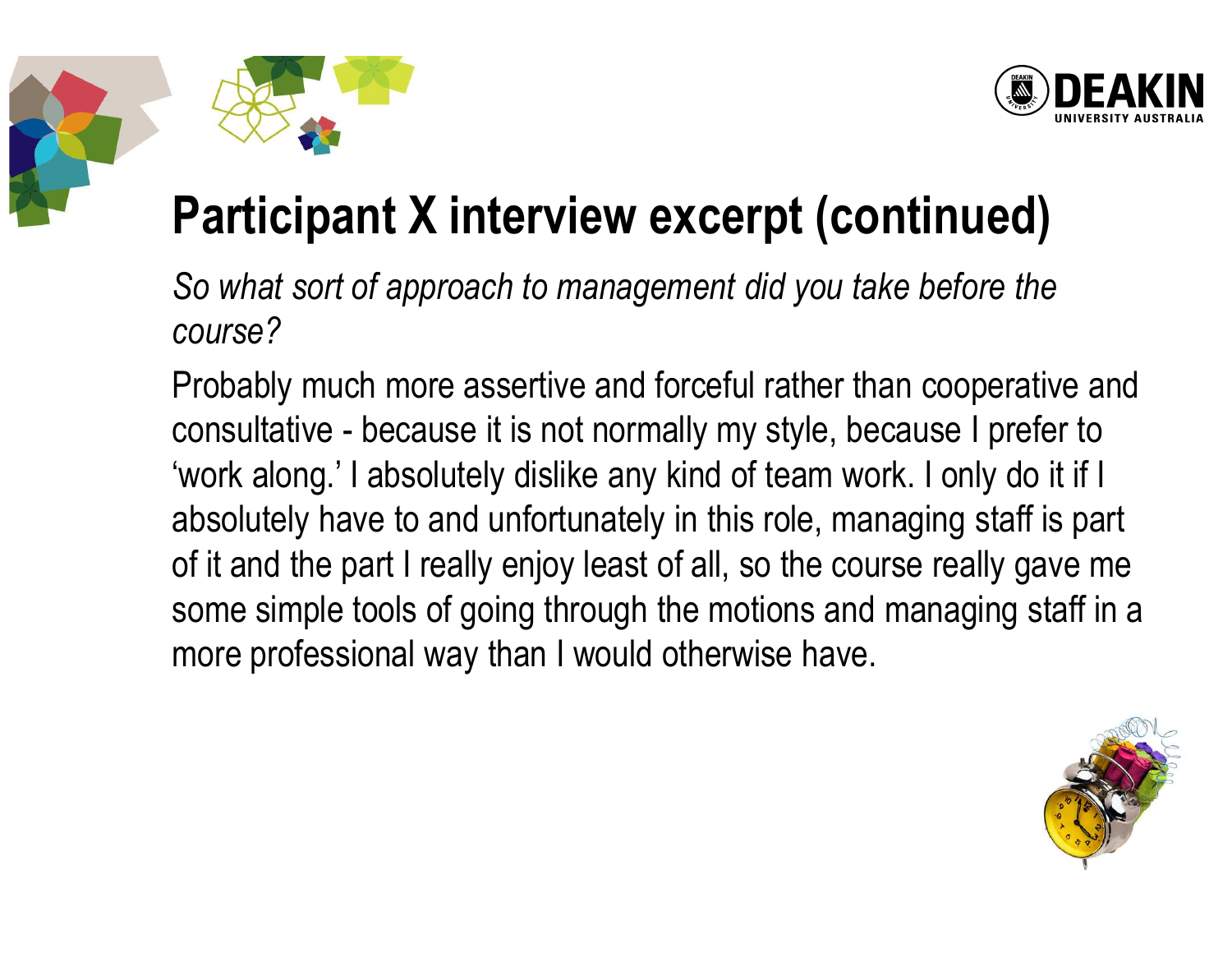



### Participant Y interview excerpt

I wish my manager was at the course….He should have done this course a long time ago.

Why?

He needs this stuff more than me.

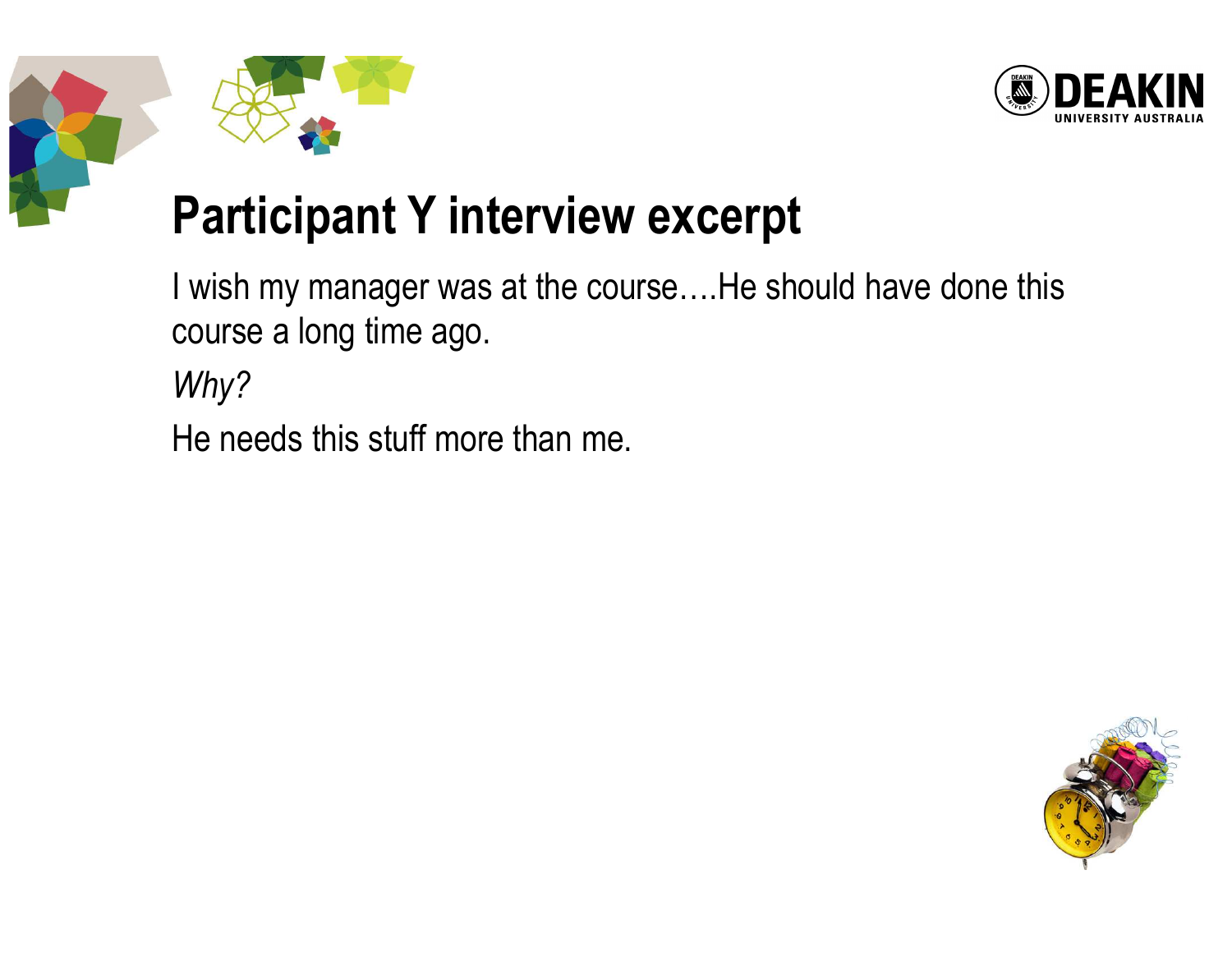



#### Participant Z interview excerpt

The area I was working in last made me realise that there are a lot of managers out there that don't care about the people. They just care about getting things done and that is one of the things that were highlighted to me by the course. Because I had worked in other areas of the company where the managers were really good, they treated their staff really well, things like that, we didn't really think about those kind of things, so as to coming up to being a manager or a supervisor or getting into team leader roles and going off and doing this course really made me realise that I have had a lot of good managers in the past but there is also a lot of horrible people out there that just don't care about the people and I ended up being one of those people that suffered because of that.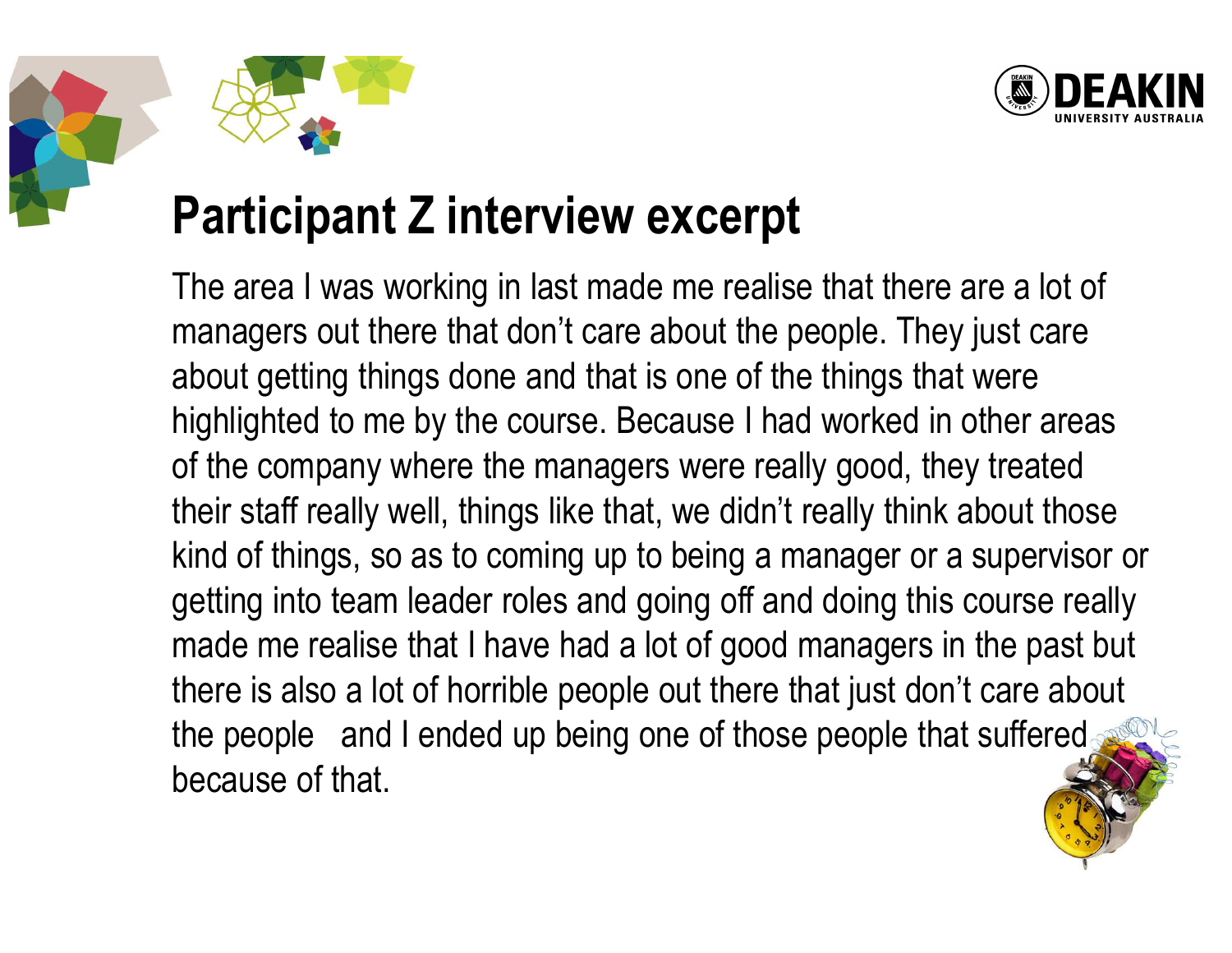



#### Trainer B interview excerpt

…I don't tell them [the students] the challenge but they do challenge, and they share with me their challenge and I will discuss it with them…but I know where the end point usually ends up. They leave the organisation and it happens. If I am very wary of that outcome because their personal challenge gets to the point where they become frustrated with their organisation and then they are in turmoil and they think the only thing they can do it leave and they do, so I am a bit worried…

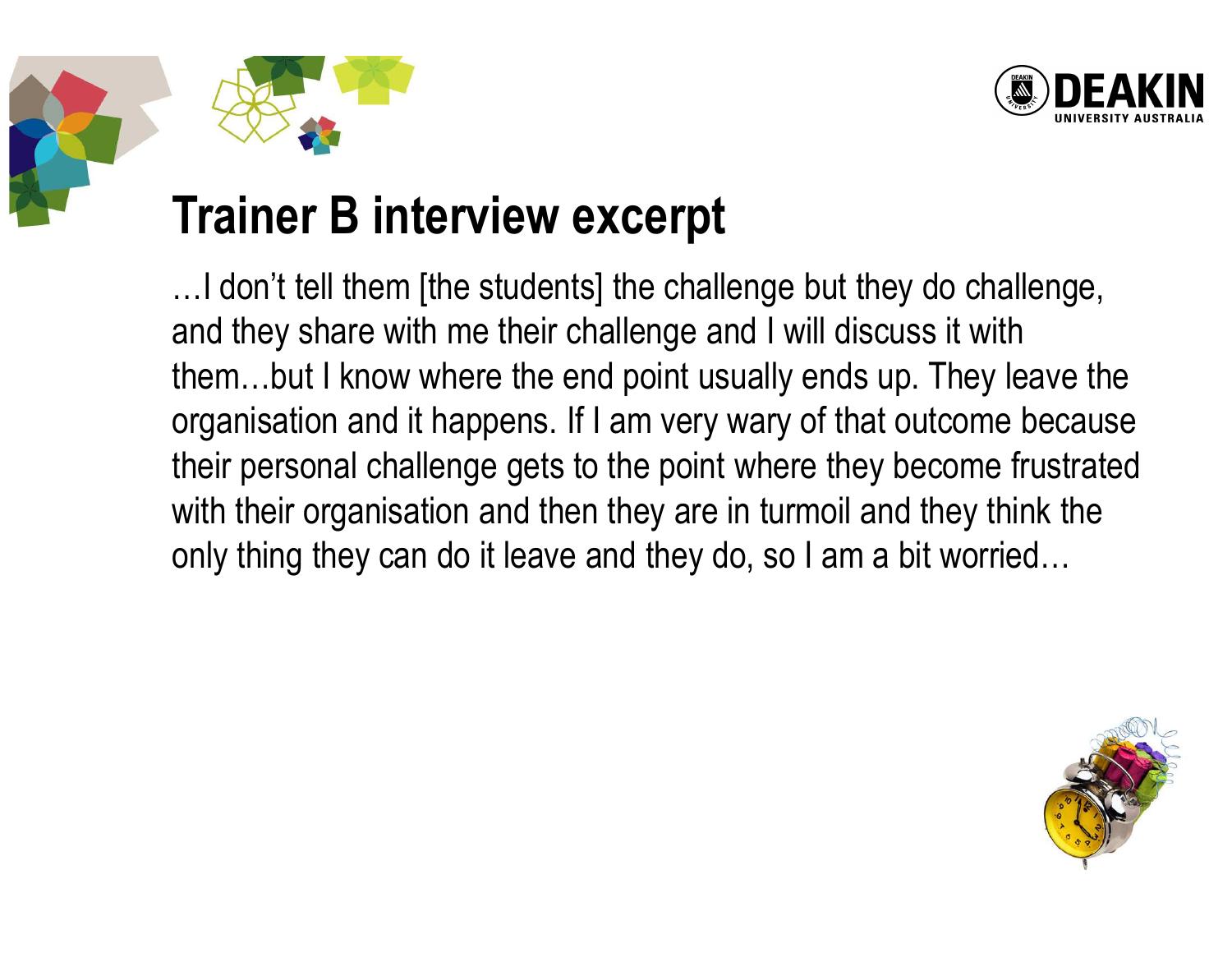



#### Trainer B interview excerpt (continued)

I seem to be a precursor to people changing their jobs because they hear about how it can work, how positive it can be with real examples that I can give them from my own organisations that I have worked for, and they can't see it happening in their own organisation and they leave. Therefore coming back as a representative of [the training provider] I would hate to be accused by the organisations who are paying for their participants to come to setting them up to get into this turmoil and this challenge, but I know they will over time but then I can't be accused of encouraging them to do it.